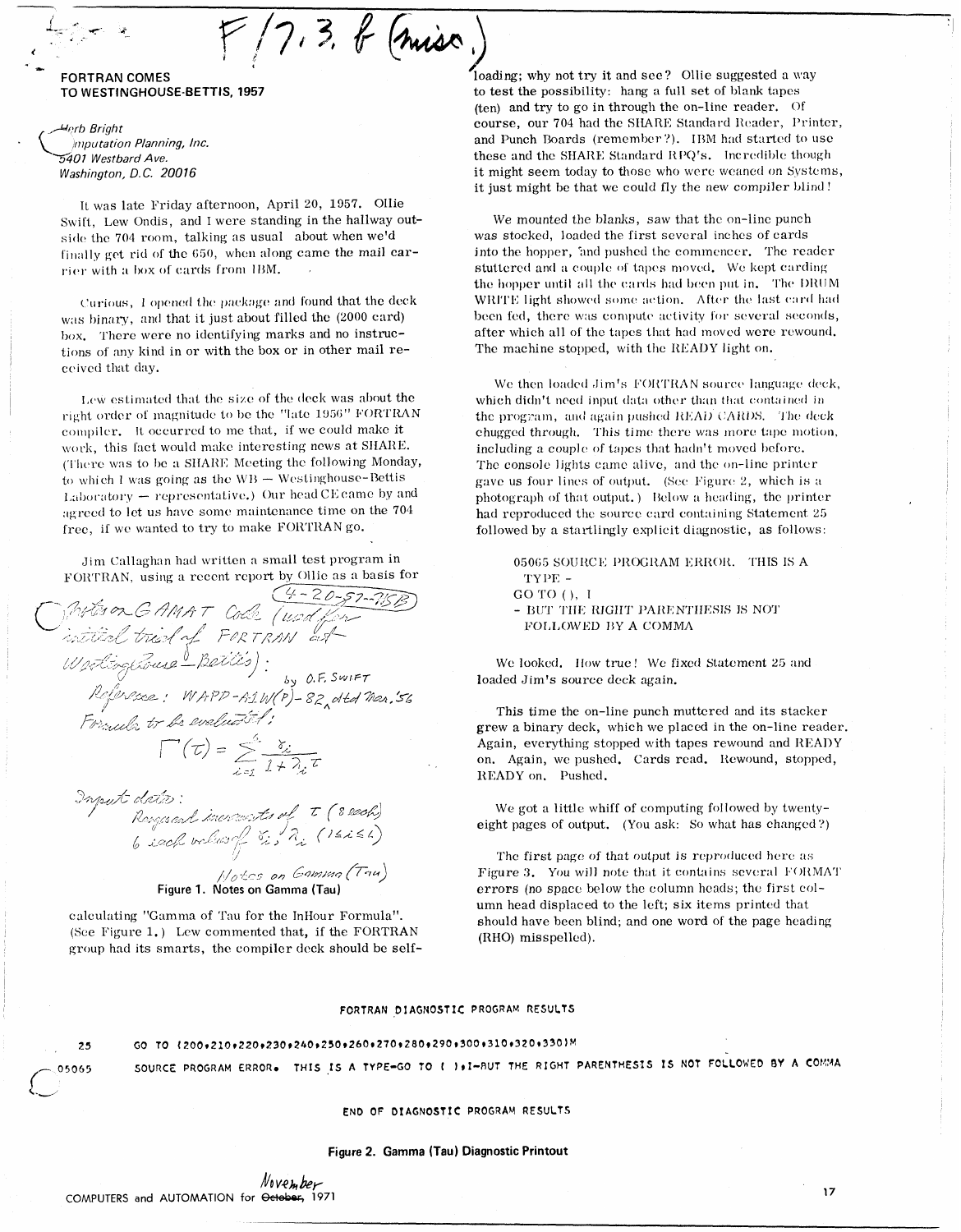|           |             |          |          |          | TABULATION OF (ROE) PRIMEITAU+DELTA 28) AS USED IN INHOUR FORMULA<br><b>120HO</b> |          |          |          |          |                 |                             |
|-----------|-------------|----------|----------|----------|-----------------------------------------------------------------------------------|----------|----------|----------|----------|-----------------|-----------------------------|
|           | MISSPELLED! |          |          |          | VALUES OF DELTA 28                                                                |          |          | 12010    | .050     | .051            |                             |
| TAU       | 6050        | $-0.1$   | 0.052    | .053     | .054                                                                              | $-0.55$  | 0.056    | .057     | .058     | $-0.59$ $-0.00$ | 1H F                        |
| 0.000     | 0.192246    | 0.19.300 | 0.192513 | 0.192647 | 0.192700                                                                          | 0.192913 | 0.193046 | 0.193178 | 0.193310 | $0.1934$ 92     |                             |
| 40.02     | 0.192183    | 0.192317 | 0.192451 | 0.192584 | $0 - 192716$                                                                      | 0.192851 | 0.192903 | 0.193116 | 0.193248 | 0.193380        |                             |
| 40.04     | 0.192121    | 0.192255 | 0.192389 | 0.192522 | 0.192655                                                                          | 0.192700 | 0.192921 | 0.193053 | 0-17-105 | 0.193317        |                             |
| 40.06     | 0.192059    | 0.192193 | 0.192327 | 0.192460 | 0.192593                                                                          | 0.192726 | 0.192858 | 0.192991 | 0.193123 | 0.193255        |                             |
| 40.08     | 0.191997    | 0.192131 | 0.192265 | 0.192398 | 0.192531                                                                          | 0.192664 | 0.192796 | 0.192928 | 0.193060 | 0.193192        | <i><b><i>ISPACE</i></b></i> |
| 40.10     | 0.191935    | 0.192069 | 0.192202 | 0.192336 | 0.192469                                                                          | 0.192601 | 0.192734 | 0.192066 | 0.192998 | 0.193130        |                             |
| 40.12     | 0.191873    | 0.192007 | 0.192140 | 0.192274 | 0.192407                                                                          | 0.192539 | 0.192672 | 0.192804 | 0.192936 | 0.193067        |                             |
| 40.14     | 0.191811    | 0.191945 | 0.192078 | 0,192212 | 0.192344                                                                          | 0.192477 | 0.192609 | 0.192742 | 0.192673 | 0.193005        |                             |
| 40.16     | 0.191750    | 0.191003 | 0.192017 | 0.192150 | 0.192282                                                                          | 0.192415 | 0.192547 | 0.192679 | 0.192811 | 0.192943        |                             |
| 40.10     | 0.191688    | 0.191821 | 0.191955 | 0.192088 | 0.192220                                                                          | 0.192353 | 0.192485 | 0.192617 | 0.192749 | 0.192881        |                             |
|           |             |          |          |          |                                                                                   |          |          |          |          |                 | <b>MELETE</b>               |
| $40 - 20$ | 0.191626    | 0.191760 | 0.191893 | 0.192026 | 0.192159                                                                          | 0.192291 | 0.192423 | 0.192555 | 0.192687 | 0.192818        |                             |
| 40.22     | 0.191564    | 0.191698 | 0.191831 | 0.191964 | 0.192097                                                                          | 0.192229 | 0.192361 | 0.192493 | 0.192625 | 0.192756        |                             |
| 40.24     | 0.191503    | 0.191636 | 0.191769 | 0.191902 | 0.192035                                                                          | 0.192167 | 0.192299 | 0.192431 | 0.192563 | 0.192694        |                             |
| 49.26     | 0.191441    | 0.191574 | 0.191708 | 0.191840 | 0.191973                                                                          | 0.192105 | 0.192237 | 0.192369 | 0.192501 | 0.192632        |                             |
| $40 - 20$ | 0.191380    | 0.191513 | 0.191646 | 0.191779 | 0.191911                                                                          | 0.192043 | 0.192175 | 0.192307 | 0.192439 | 0.192570        |                             |
| $49 - 30$ | 0.191316    | 0.191451 | 0.191584 | 0.191717 | 0.191849                                                                          | 0.191982 | 0.192114 | 0.192245 | 0.192377 | 0.192500        |                             |
| 40,32     | 0.191257    | 0.191390 | 0.191523 | 0,191655 | 0.191788                                                                          | 0.191920 | 0.192052 | 0.192183 | 0.192315 | 0.192446        |                             |
| 40.34     | 0.191195    | 0.191320 | 0.191461 | 0.191594 | 0.191726                                                                          | 0.191858 | 0.191990 | 0.192122 | 0.192253 | 0.192304        |                             |
| 40.36     | 0.191134    | 0.191267 | 0.191400 | 0.191532 | 0.191664                                                                          | 0.191797 | 0.191928 | 0.192060 | 0.192191 | 0.192322        |                             |
| 40.38     | 0.191072    | 0.191205 | 0.191336 | 0.191471 | 0.191603                                                                          | 0.191735 | 0.191867 | 0.191998 | 0.192129 | 0.192260        |                             |
| 40.40     | 0.191011    | 0.191144 | 0.191277 | 0.191409 | 0.191541                                                                          | 0.191673 | 0.191805 | 0.191937 | 0.192068 | 0.192199        |                             |
| 40.42     | 0.190950    | 0.191083 | 0.191215 | 0.191348 | 0.191480                                                                          | 0.191612 | 0.191744 | 0.191875 | 0.192006 | 0.192137        |                             |
|           | 0.190089    | 0.191021 | 0.191154 | 0.191206 | 0.191419                                                                          | 0.191550 | 0.191682 | 0.191013 | 0.191944 | 0.192075        |                             |
| 40.44     |             |          |          |          |                                                                                   |          |          | 0.191752 | 0.191883 | 0.192014        |                             |
| 40.46     | 0.190827    | 0.190960 | 0.191093 | 0.191225 | 0.191357                                                                          | 0.191489 | 0.191620 |          |          |                 |                             |
| 40.48     | 0.190766    | 0.190899 | 0.191032 | 0.191164 | 0.191296                                                                          | 0.191428 | 0.191559 | 0.191690 | 0.191821 | 0.191952        |                             |
| 40.50     | 0.190705    | 0.190030 | 0.190970 | 0.191103 | 0.191234                                                                          | 0.191366 | 0.191498 | 0.191629 | 0.191760 | 0.191891        |                             |
| 40.52     | 0.170644    | 0.190777 | 0.190909 | 0.191041 | 0.191173                                                                          | 0.191305 | 0.191436 | 0.191567 | 0.191698 | 0.191829        | ÷                           |
| 40.54     | 0.190583    | 0.190716 | 0.190846 | 0.190980 | 0.191112                                                                          | 0.191244 | 0.191375 | 0.191506 | 0.191637 | 0.191768        |                             |
| 40.56     | 0.190522    | 0.190655 | 0.190787 | 0.190919 | 0.191051                                                                          | 0.191182 | 0.191314 | 0.191445 | 0.191576 | 0.191706        |                             |
| 40.58     | 0.190461    | 0.190594 | 0.190726 | 0.190858 | 0.190990                                                                          | 0.191121 | 0.191252 | 0.191383 | 0.191514 | 0.191645        |                             |
| 40.60     | 0.190400    | 0.190533 | 0.190665 | 0.190797 | 0.190929                                                                          | 0.191060 | 0.191191 | 0.191322 | 0.191453 | 0.191583        |                             |
| 40.62     | 0.190339    | 0.190472 | 0.190604 | 0.190736 | 0.190868                                                                          | 0.190999 | 0.191130 | 0.191261 | 0.191392 | 0.191522        |                             |
| 40.64     | 0.190279    | 0.190411 | 0.193543 | 0.190675 | 0.190807                                                                          | 0.190938 | 0.191069 | 0.191200 | 0.191331 | 0.191461        |                             |
| 40.66     | 0.190218    | 0.190350 | 0.190482 | 0.190614 | 0.190746                                                                          | 0.190877 | 0.191008 | 0.191139 | 0.191269 | 0.191400        |                             |
| 40.68     | 0.190157    | 0.190289 | 0.190421 | 0.190553 | 0.190685                                                                          | 0.190016 | 0.190947 | 0.191078 | 0.191208 | 0.191339        |                             |
|           |             |          |          |          | 0.190624                                                                          | 0.190755 | 0.190886 | 0.191017 | 0.191147 | 0.191277        |                             |
| 40.70     | 0.190096    | 0.190229 | 0.190361 | 0.190492 | 0.190563                                                                          | 0-190694 | 0.190825 | 0.190956 | 0.191006 | 0.191216        |                             |
| 40.72     | 0,190036    | 0.190168 | 0.190300 | 0.190432 |                                                                                   |          |          |          |          | 0.191155        |                             |
| $40 - 74$ | 0.187975    | 0.190107 | 0.190239 | 0.190371 | 0.190502                                                                          | 0.190633 | 0.190764 | 0.190895 | 0.191025 |                 |                             |
| 40.76     | 0.189915    | 0.190047 | 0.190179 | 0.190310 | 0.190441                                                                          | 0.190573 | 0.190703 | 0.190834 | 0.190964 | 0.191094        |                             |
| 40.78     | 0.189854    | 0.189986 | 0.190118 | 0.190249 | 0.190381                                                                          | 0.190512 | 0.190643 | 0.190773 | 0.190903 | 0.191033        |                             |
| 40.60     | 0.189794    | 0.189926 | 0.190057 | 0.190189 | 0.190320                                                                          | 0.190451 | 0.190582 | 0.190712 | 0.190842 | 0.190972        |                             |
| 40.82     | 0.189733    | 0.189865 | 0.109997 | n.120128 | 0.190259                                                                          | 0.190390 | 0.190521 | 0.190651 | 0.190782 | 0.190912        |                             |
| 40.04     | 0.109673    | 0.189805 | 0.189936 | 0.190068 | 0.190199                                                                          | 0.190330 | 0.190460 | 0.190591 | 0.190721 | 0.190851        |                             |
| 40.56     | 0.189613    | 0.189744 | 0.189876 | 0.190007 | 0.190138                                                                          | 0.190269 | 0.190400 | 0.190530 | 0.190660 | 0.190790        |                             |
|           |             | 0.187684 | 0.189816 | 0.189947 | 0.190078                                                                          |          | 0.190339 | 0.190469 | 0.190599 | 0.190729        |                             |

#### Figure 3. Gamma (Tau) Output - Page 1 of 28

But the numbers were right. The numbers were right!

WB had become a FORTRAN user.

Postlude: Thanks to the hard-working Bettis photographer, who rose to the challenge and made projection slides for me over that weekend, I was able to share the above experience with SHARE. It created quite a stir. No one arose to claim precedence.

I'm sure that other SHARE installations, including especially UA (United Aircraft Research) and RL (University of California Radiation Laboratory), which had participated in the creation of the first distributable FORTRAN compiler, must have had successful FORTRAN experiences on site before WB, which was merely a user ... but it's hard for me to imagine that any of those sophisticates experienced the combination of innocence, ignorance, and exhilarating success that we felt that Friday in 1957. A couple of hundred compiler fixes down the road, it was hard to believe it had happened.

So, to John Backus and the rest of the thirteen Merry Men\* of FORTRAN, thirteen years later: Thanks! Your first FORTRAN Compiler loaded, compiled, diagnosed; its object code loaded, executed (correctly!), and printed out (complete with our FORMAT errors).

Computing would never be the same.

<sup>\*</sup>R.J. Beeber, S. Best, R. Goldberg, H.L. Herrick, R.A. Hughes, L. B. Mitchell, R. A. Nelson, R. Nutt, D. Sayre, P. B. Sheridan, H. Stern, I. Ziller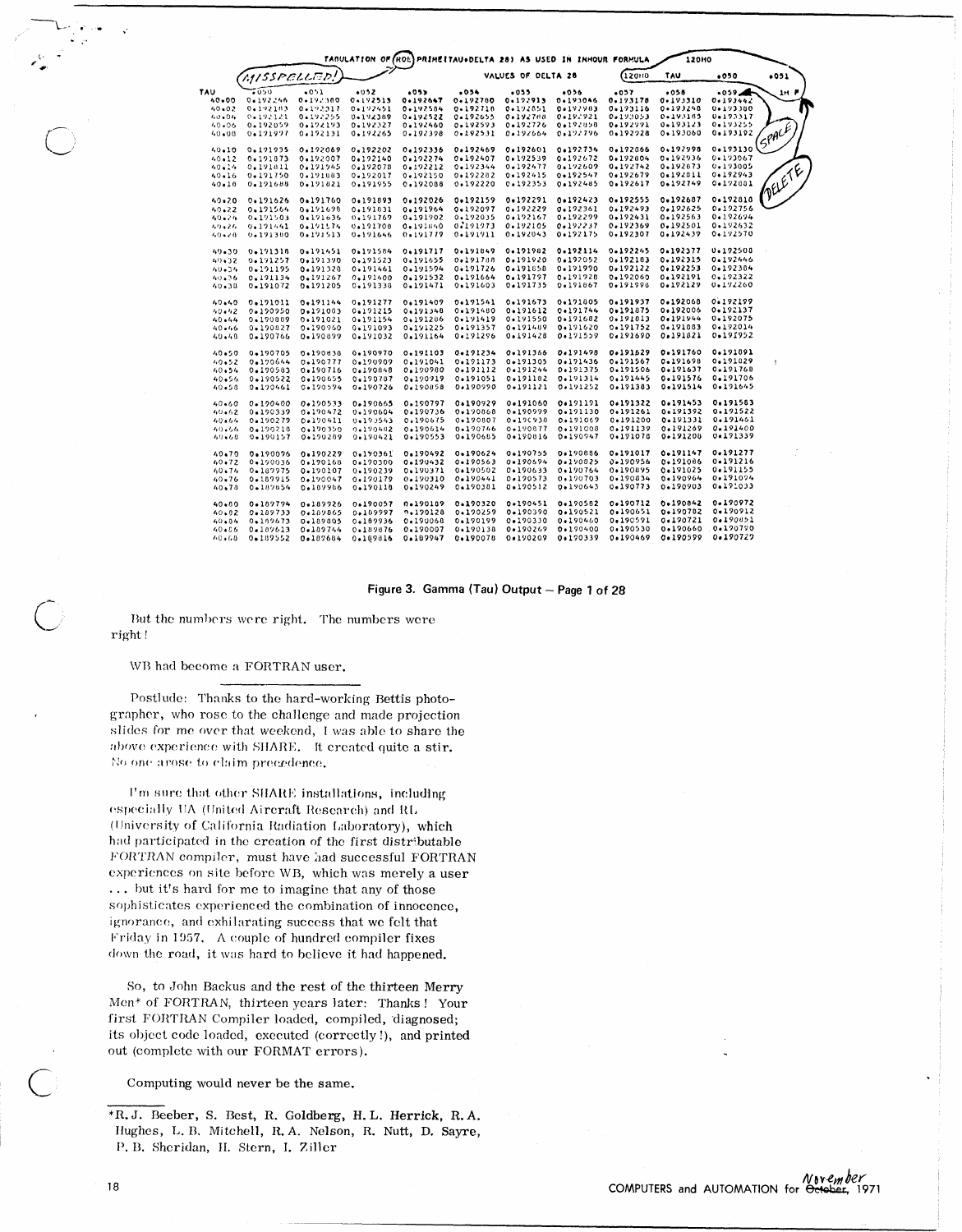## **COMPLAN**  $\cdot$  F/7.3. Misc

**ii** 

@

### **COMPUTATION PLANNING, Inc.,.** 7840 Aberdeen Road Bethesda, Md. 20014 (301) 654-1800

- I

Prof. John A. N. Lee February 8, 1978 Language Research Laboratory Department of Computer Science v PI Blacksburg, VA 24061

Dear JAN:

As promised, I enclose a copy of my recent letter to John Backus and of my enclosed FORTRAN yarn.

After your call I've been warming up a bit to the idea of attending that meeting. Truth to tell, it's hard to think of spending three days praying over the history of anything; but I'm beginning to think that this session may be substantive. I'd now change my odds of attending from 3:2 "no" to 3:2 "yes".

Part of my change came from a chat with Herb Grosch later yesterday. Herb explained that the contention between him and others seemed to be over the question of substance: his antagonists evidently were convinced he wanted to change a technical conference into a convention. He assures me that the meeting can and should be useful as opposed to merely entertaining, even though he'd like to see it flavored by some smatterings of personal elements of history.

I don't see how John can mention the Bettis incident without pandering to Herb's evi I urge and consequently offending the scholars. The Bettis exercise was the Friday night before a SHARE meeting. I assume that many who heard my talk the next week, with the C slides shown in the **C&A** yarn, went back from the meeting and immediately did more meaningful things with FORTRAN. Thus, mere precedence and the crazy idea of flying a strange deck blind (and ignorant! ) wou ldn 't seem to qualify as history.

> As we agreed, there may be a real message in that diagnostic slide. **It** was so specific and understandable, without reference to incorrect manuals, that all diagnostics since seem<br>inadequate. I wonder whether that elegant system-to-user communication, characteristic of \*FORTRAN Zero", didn't contribute to the instant acceptance of the new language and concepts: people certainly must have found that aspect of the mechanics painless. If they were thus encouraged to look at the substance of their problems rather than being distracted by difficulties with grammar and form, surely their progress must have been better than expected. Because I'm convinced that most marketing and acceptance of new ideas/rnethods are exercises in psychology rather than the analytical decisionmaking we profess, I feel that the message may be important.

Incidentally, if the Bettis incident does get mentioned in John's talk, I assume he'll point out that my only participation was as a kibitzer. It was Jim Callahan's program,  $\overline{\text{Gav}}$   $\mathcal{A}u$ Ondis's idea to fly the the binary deck blind, and Ollie Swift's virtuosity with the 704 (with the SHARE hardware RPQ's) that did the deed. I was just the addressee for the unmarked deck and the guy they reported to.

Copy to:

Enc losures:

John Backus (w/o encl.) Herb Grosch  $(w/o$  encl.) Jean Sammet (w/encl.)

Best regards

 $My 2/2/78$  letter to John Backus - C&A 1 1/71 pp 17-1 8, 'FORTRAN Comes to Westinghouse-Bettis"

**COMPUTATION SYSTEMS** / Analysis, Design, Management, Programming